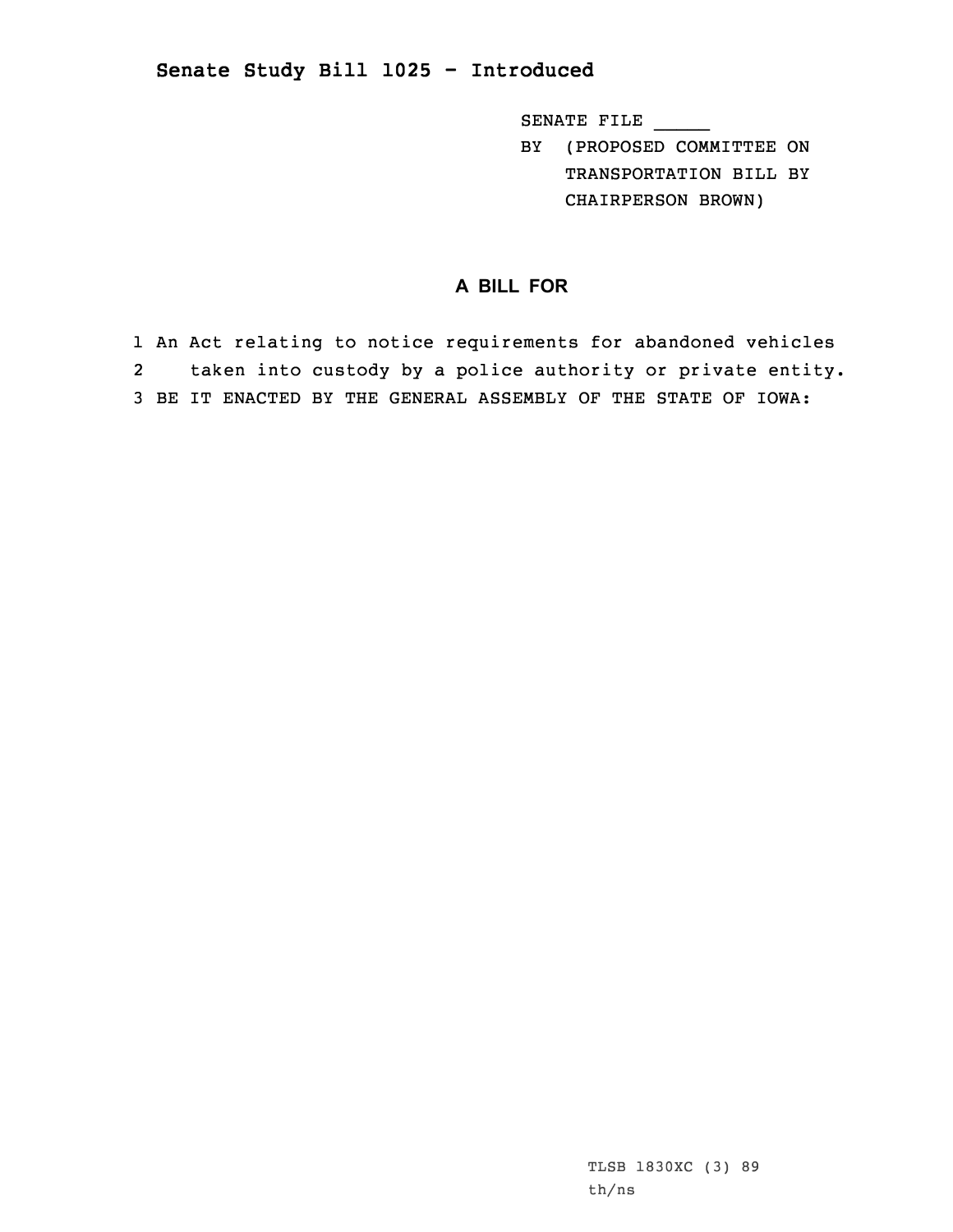1 Section 1. Section 321.89, subsection 3, Code 2021, is 2 amended to read as follows:

3 3. *Notification of owner, lienholders, and other claimants.* 4 *a.* <sup>A</sup> police authority or private entity that takes into 5 custody an abandoned vehicle shall notify, within send notice 6 by certified mail that the vehicle has been taken into custody 7 no more than twenty days, by certified mail, after taking 8 custody of the vehicle. Notice shall be sent to the last 9 known address of record of the last known registered owner of 10 the vehicle, all lienholders of record, and any other known ll claimant to the vehicle <del>or to personal property found in th</del>e 12 vehicle, addressed to the parties' last known addresses of 13 record, that the abandoned vehicle has been taken into custody. 14 *b.* Notice shall be deemed given when mailed. The notice 15 shall describe include all of the following:

16 (1) <sup>A</sup> description of the year, make, model, and vehicle 17 identification number of the vehicle, describe the personal 18 property found in the vehicle, set forth the.

19 (2) The location of the facility where the vehicle is being 20 held, and inform.

21 (3) Information for the persons receiving the notice of their right to reclaim the vehicle and personal property contained therein within ten days after the effective date of the notice. Persons may reclaim the vehicle or personal property upon payment of all towing, preservation, and storage charges resulting from placing the vehicle in custody and upon payment of the costs of notice required pursuant to this 28 subsection. The notice shall also state

29 (4) A statement that  $\frac{1}{2}$  the failure of the owner, lienholders, or claimants to exercise their right to reclaim the vehicle or personal property within the time provided shall be deemed <sup>a</sup> waiver by the owner, lienholders, and claimants of all right, title, claim, and interest in the vehicle or personal property 34 and.

35 (5) <sup>A</sup> statement that failure to reclaim the vehicle or

-1-

LSB 1830XC (3) 89  $th/ns$   $1/3$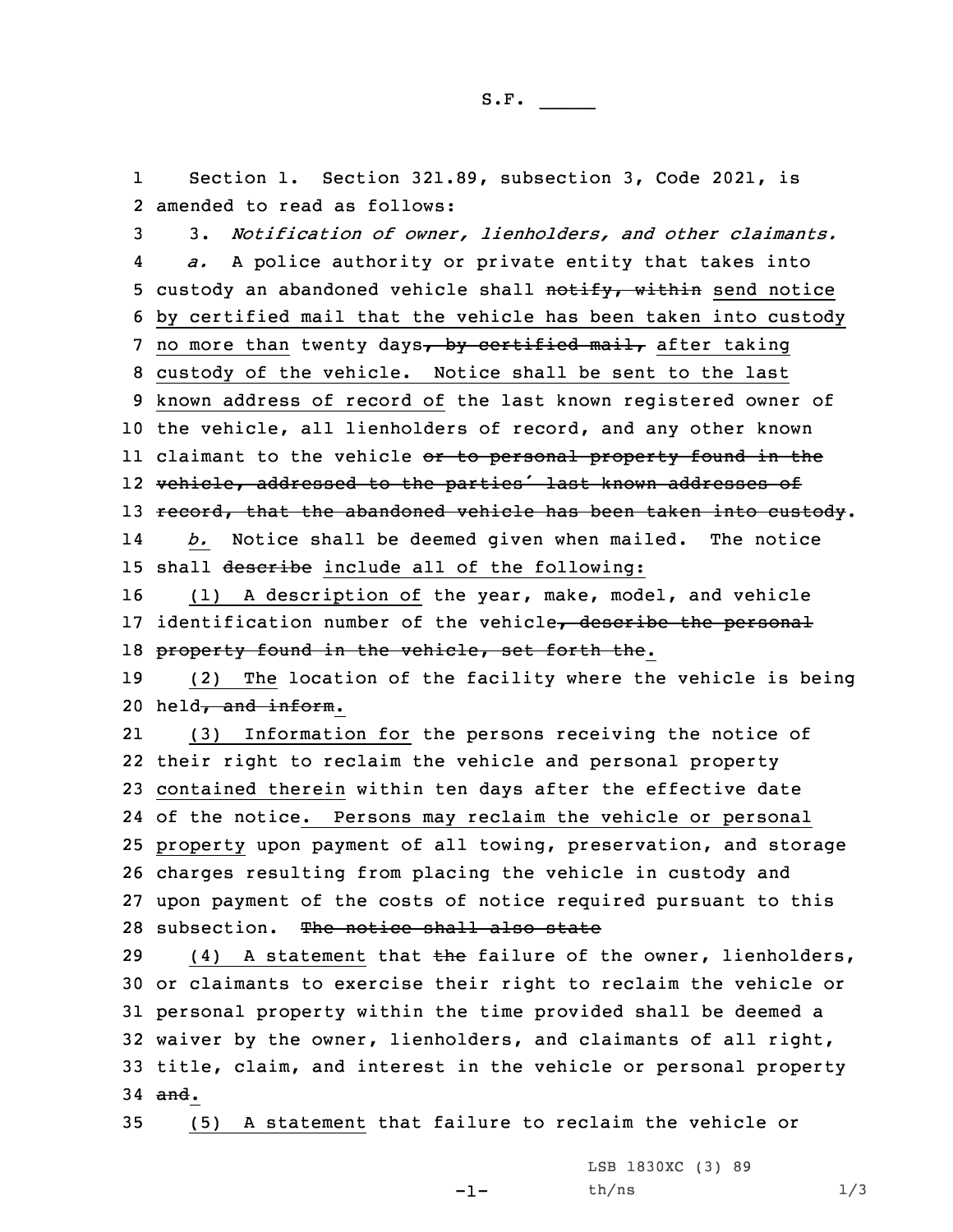S.F.  $\rule{1em}{0.15mm}$ 

1 personal property is deemed consent for the police authority 2 or private entity to the sale of sell the vehicle at a public 3 auction or disposal dispose of the vehicle to a demolisher 4 and to <del>disposal</del> dispose of the personal property by sale or 5 destruction.

 *c.* If the abandoned vehicle was taken into custody by <sup>a</sup> private entity without <sup>a</sup> police authority's initiative, the notice shall state that the private entity may claim <sup>a</sup> garagekeeper's lien as described in section 321.90, subsection 1, and may proceed to sell or dispose of the vehicle.

11 *d.* If the abandoned vehicle was taken into custody by <sup>a</sup> police authority or by <sup>a</sup> private entity hired by <sup>a</sup> police authority, the notice shall state that any person claiming rightful possession of the vehicle or personal property who disputes the planned disposition of the vehicle or personal property by the police authority or private entity or of the assessment of fees and charges provided by this [section](https://www.legis.iowa.gov/docs/code/2021/321.89.pdf) may ask for an evidentiary hearing before the police authority to contest those matters.

 *e.* If the persons receiving notice do not ask for <sup>a</sup> hearing or exercise their right to reclaim the vehicle or personal property within the ten-day reclaiming period, the owner, lienholders, or claimants shall no longer have any right, title, claim, or interest in or to the vehicle or the personal property.

 *f.* <sup>A</sup> court in any case in law or equity shall not recognize any right, title, claim, or interest of the owner, lienholders, or claimants after the expiration of the ten-day reclaiming 29 period.

 *b. g.* If it is impossible to determine with reasonable 31 certainty the identity identities and addresses of the last registered owner and all lienholders, notice by one publication in one newspaper of general circulation in the area where the vehicle was abandoned shall be sufficient to meet all requirements of notice under this [section](https://www.legis.iowa.gov/docs/code/2021/321.89.pdf). The published

 $-2-$ 

LSB 1830XC (3) 89  $th/ns$  2/3